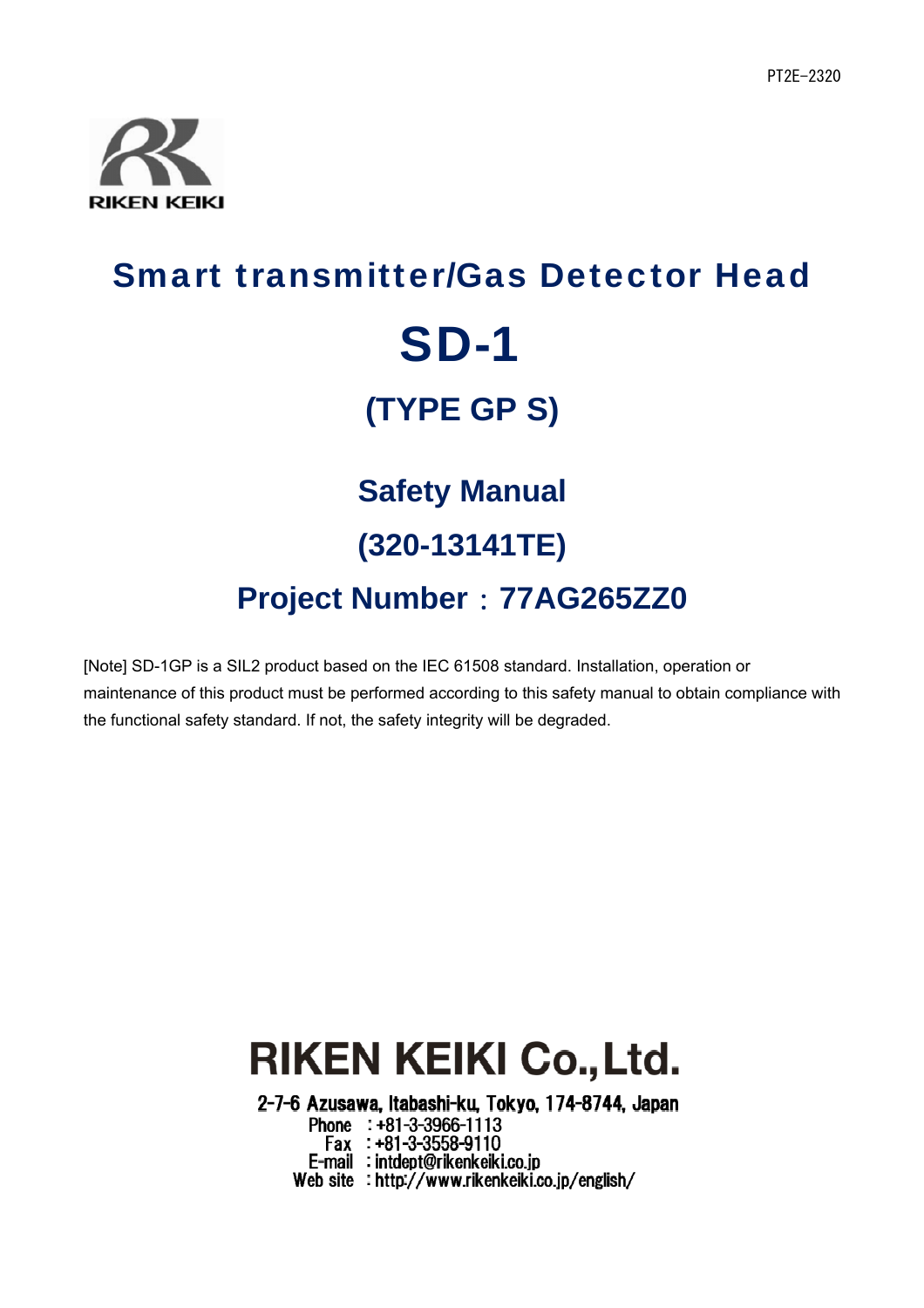Revision/Abolition History

| Rev            | Details                                          | Approved by       | Checked by        | Created by        |
|----------------|--------------------------------------------------|-------------------|-------------------|-------------------|
| 0              | Newly created.                                   | Masaru Ishibashi  | <b>Takuo Aida</b> | Ryoji Hayashi     |
|                |                                                  | January 16, 2014  | January 16, 2014  | January 16, 2014  |
| $\mathbf{1}$   | Completely revised                               | Masaru Ishibashi  | Takuo Aida        | Ryoji Hayashi     |
|                |                                                  | January 24, 2014  | January 24, 2014  | January 24, 2014  |
|                |                                                  | Masaru Ishibashi  | Takuo Aida        | Ryoji Hayashi     |
| $\overline{2}$ | Clerical error correction                        | January 29, 2014  | January 29, 2014  | January 29, 2014  |
|                | Revised by TIIS witness indication.              | Masaru Ishibashi  | Takuo Aida        | Ryoji Hayashi     |
| 3              |                                                  | February 14, 2014 | February 14, 2014 | February 14, 2014 |
| 4              | Reliability data modification by                 | Masaru Ishibashi  | Takuo Aida        | Ryoji Hayashi     |
|                | FMEDA change                                     | April 8, 2014     | April 8, 2014     | April 8, 2014     |
|                | Clerical error correction                        | Masaru Ishibashi  | <b>Takuo Aida</b> | Ryoji Hayashi     |
| 5              |                                                  | April 17, 2014    | April 17, 2014    | April 17, 2014    |
|                | Reliability data modification by<br>FMEDA change | Masaru Ishibashi  | Takuo Aida        | Ryoji Hayashi     |
| 6              |                                                  | May 19, 2014      | May 19, 2014      | May 19, 2014      |
| $\overline{7}$ | Reliability data modification by<br>FMEDA change | Masaru Ishibashi  | Takuo Aida        | Ryoji Hayashi     |
|                |                                                  | May 21, 2014      | May 21, 2014      | May 21, 2014      |
| 8              | Reliability data modification<br>by              | Masaru Ishibashi  | Takuo Aida        | Ryoji Hayashi     |
|                | FMEDA change                                     | May 23, 2014      | May 23, 2014      | May 23, 2014      |
| 9              | Revised by Sira audit.                           | Masaru Ishibashi  | Takuo Aida        | Ryoji Hayashi     |
|                |                                                  | July 15, 2014     | July 15, 2014     | July 15, 2014     |
| 10             | Revised by Sira audit.                           | Masaru Ishibashi  | Takuo Aida        | Ryoji Hayashi     |
|                |                                                  | August 20, 2014   | August 20, 2014   | August 20, 2014   |
| 11             |                                                  | Masaru Ishibashi  | Takuo Aida        | Ryoji Hayashi     |
|                | Clerical error correction                        | October 16, 2014  | October 16, 2014  | October 16, 2014  |
| 12             | Fit to certificate                               | Masaru Ishibashi  | Takuo Aida        | Ryoji Hayashi     |
|                |                                                  | December 11, 2014 | December 11, 2014 | December 11, 2014 |
|                |                                                  |                   |                   |                   |
|                |                                                  |                   |                   |                   |
|                |                                                  |                   |                   |                   |
|                |                                                  |                   |                   |                   |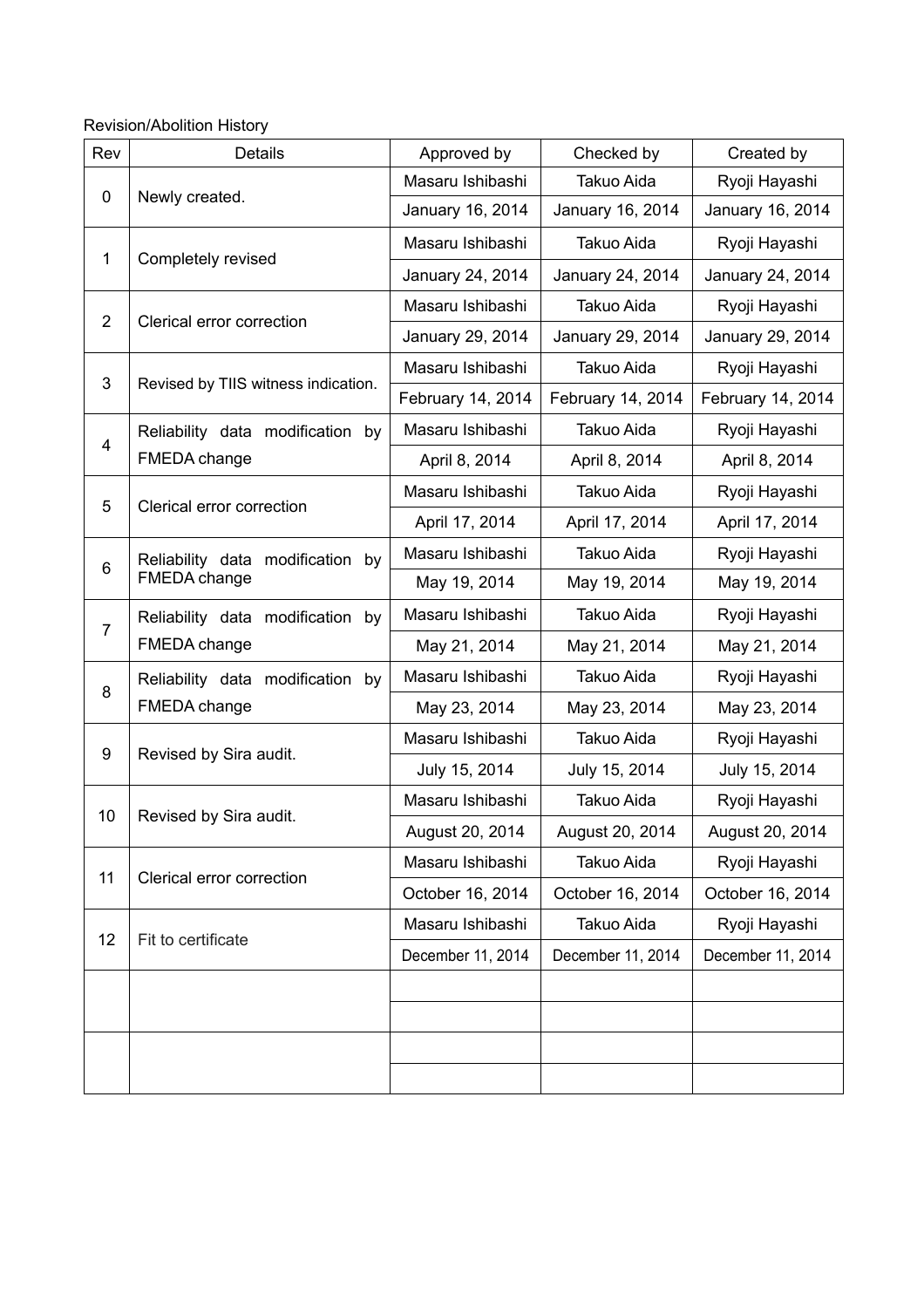## Contents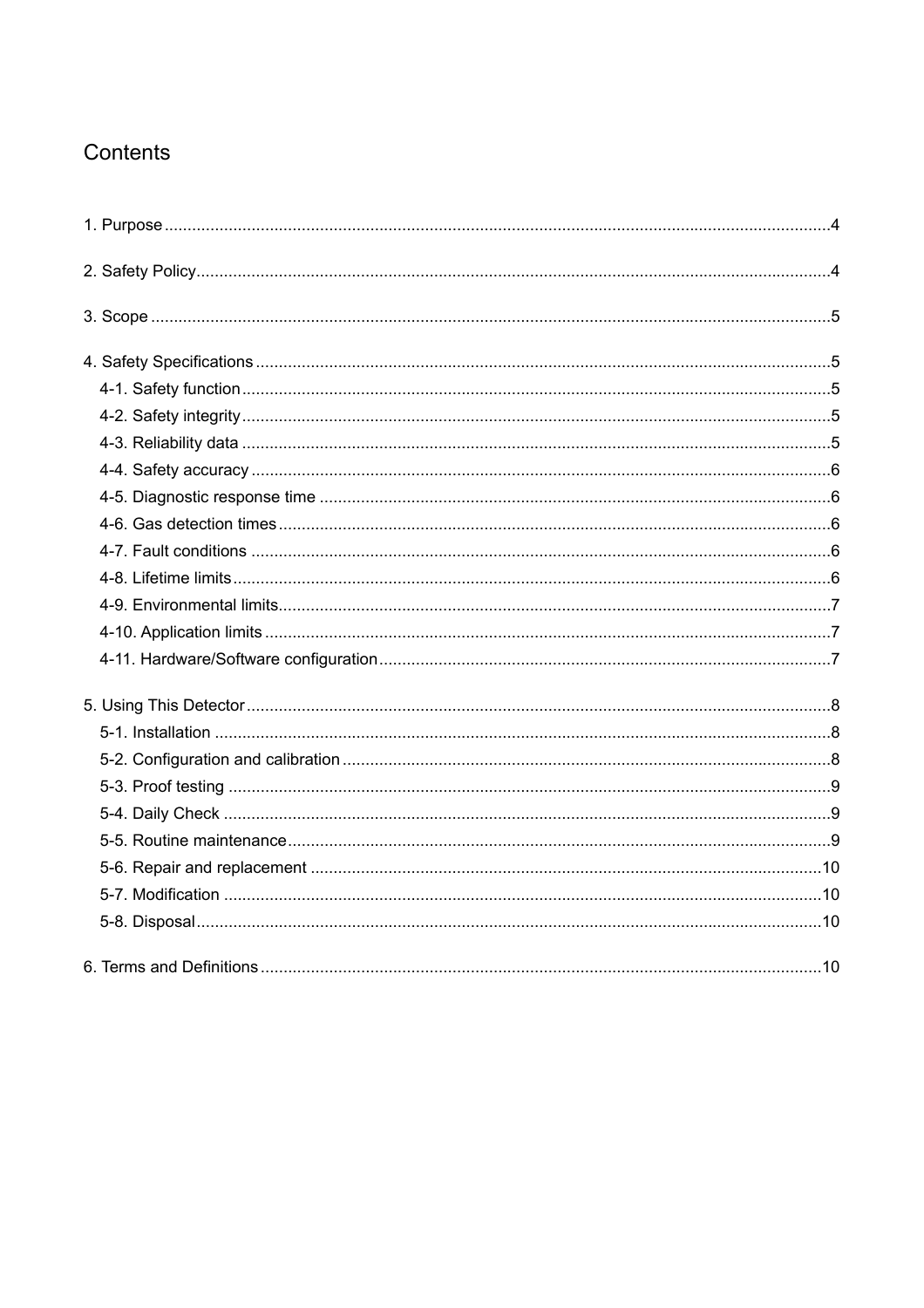### **Safety Manual**

## 1. Purpose

This safety manual provides the following requirements for which the user has responsibility for the case SD-1 (TYPE GP S) (hereinafter referred to as "the device") is used as a part of safety instrumented function. Read this safety manual and all the related documents to use the device safely.

- Proof testing
- Repair and replacement
- Reliability data
- Lifetime limits
- Environmental and application limits
- Setting parameters

## 2. Safety Policy

"Creating safe working environments for workers "

RIKEN KEIKI has set this as unswerving business policy since 1939.

"Workers" to whom RIKEN KEIKI wishes to supply "Security and safety" include not only customers using our products, but also all employees and vendors who are related to our production stream.

"Work with a sense of security" leads to a perception of "Work with a sense of safety".

Therefore, RIKEN KEIKI believes that supplying continuously wide-ranging products which can provide "Safety" with workers who work in various environments results in realizing "safe working environments".

For the realization, the functional safety based on IEC 61508 is materialized by this product, and RIKEN KEIKI promises that we are in compliance with the following items.

- a) Functional safety management responsible person on this product is appointed, who is ultimately responsible for activities of all E/E/PE system safety lifecycles.
- b) In full compliance with documented planning and procedure, perform development, production, maintenance, customization and disposal in accordance with quality management system to realize the E/E/PE system safety lifecycle.
- c) The personnel who evaluate works and output of each phase of all E/E/PE system safety lifecycle are required to have enough level of ability for each phase, and "Education on Functional safety" is provided and "Evaluation on level of ability" is performed periodically.
- d) Validation on the product is performed by personnel who belong to an independent department in RIKEN KEIKI and have enough level of ability. In addition, perform an overall assessment of works on each phase and output to achieve functional safety with being inspected by external institution who is not interested party.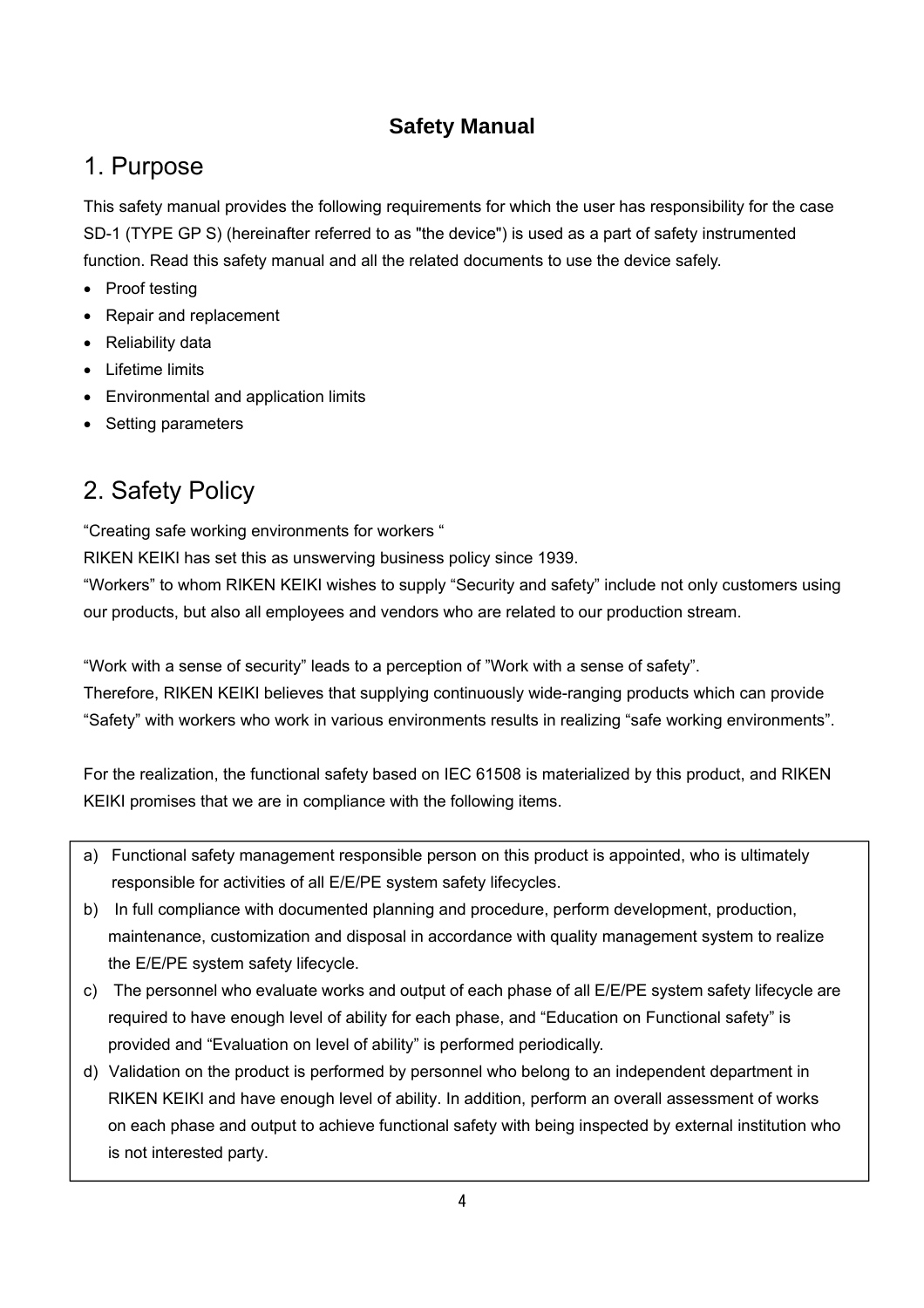## 3. Scope

This safety manual is applied to the following IEC 61508: 2010 Part 2 SIL 2 capable certified model.  $\cdot$  SD-1 (TYPE GP S)

## 4. Safety Specifications

#### **4-1. Safety function**

The element safety function of the product is defined as follows:

To provide the host system signal information of the combustible gas concentration of the LEL set-point using 4-20mA and relay contact outputs.

Note: the LEL set-point is adjustable to 10% - 60%.

Output currents < 3.6mA and > 21mA are reserved for revealed failures. Output currents  $\geq 3.6$ mA and  $\leq 21$ mA are reserved for normal conditions

#### **4-2. Safety integrity**

Safety integrity : IEC 61508: 2010 Part 2 SIL 2 capable Operation mode : Low demand mode HFT (Hardware Fault Tolerance) : 0 Type : Type B

#### **4-3. Reliability data**

Information about failure rate and failure mode etc. is written in FMEDA repot. Contact RIKEN KEIKI for the details of FMEDA report.

Table 1 : Failure rates according to IEC 61508 SD-1 (TYPE GP S)  $\lambda_{\text{\scriptsize SD}}$   $\lambda_{\text{\scriptsize SU}}$   $\lambda_{\text{\scriptsize DD}}$   $\lambda_{\text{\scriptsize DU}}$  SFF

284 FIT | 341 FIT | 200 FIT | 83.3 FIT | 91%

PFD avg: 1.89 x 10-4

<Applicable condition>

Proof testing interval: 6 months

MTTR: 48 hours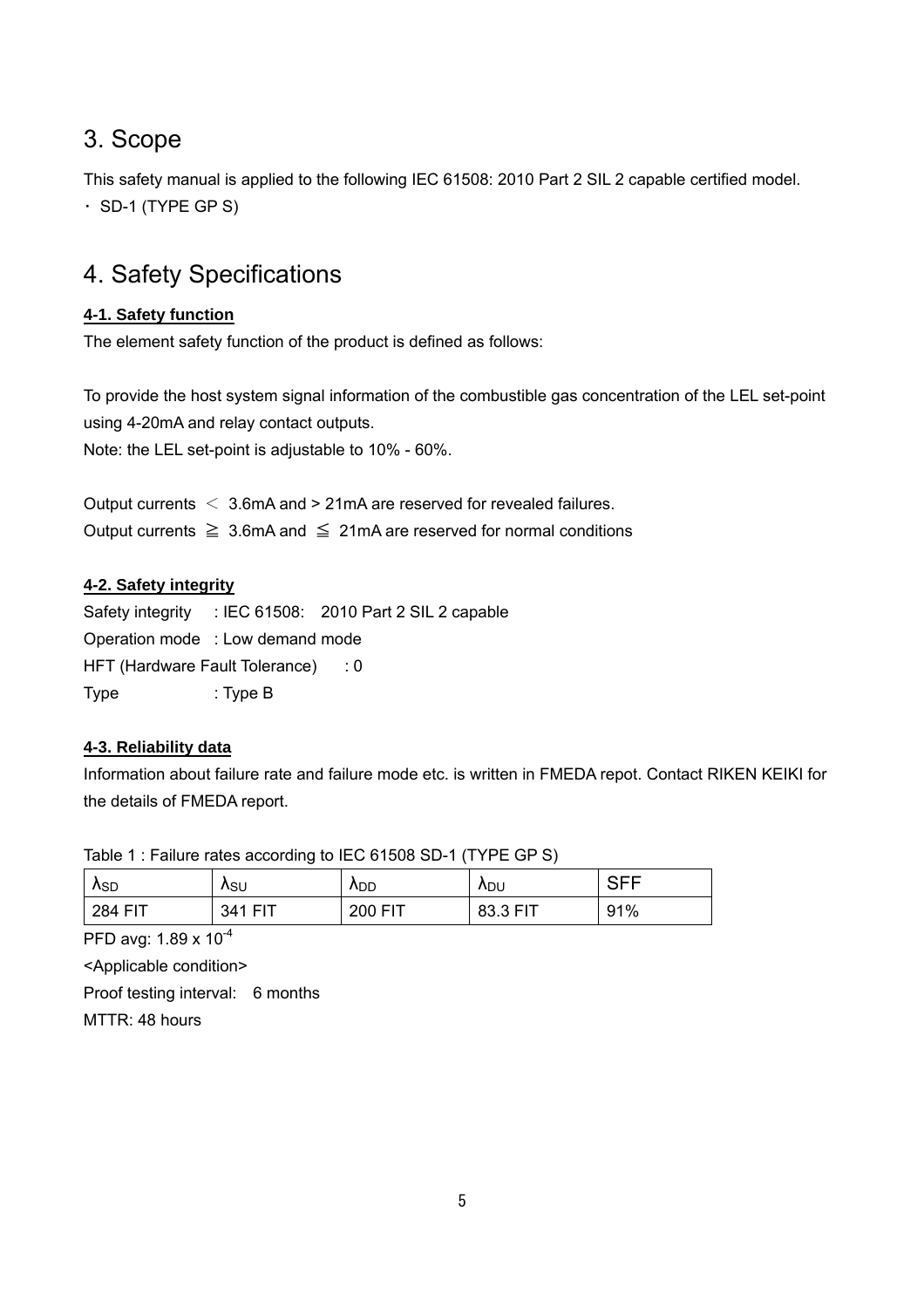#### **4-4. Safety accuracy**

Safety accuracy: 10%

\* A failure of internal part that produces an error above this value is included in FMEDA failure rate.

#### **4-5. Diagnostic response time**

Maximum response time of self-diagnosis: 15 seconds

\* A notice of a part failure detected by self-diagnosis is given within this time period. This time period is a sum of the self-diagnostic test interval and failure response time.

#### **4-6. Gas detection times**

50% response time: Within 10 seconds

90% response time: Within 30 seconds

These are the times required for the LED display or 4 to 20 mA output to indicate 50% or 90% of a combustible gas concentration after the gas makes contact with the device.

When the gas concentration reaches or exceeds an alarm point, it takes an extra time (alarm delay time) to confirm the alarming concentration internally before the contact output is activated.

#### **4-7. Fault conditions**

The device is put into the following conditions when a problem is detected by the self-diagnostic function.

- An error message is displayed on LED.
- The 4 to 20 mA output becomes lower than 3.6 mA or higher than 21 mA, and the failure contact is activated for the case [Fault alarm] or [Gas alarm or fault alarm] is selected for the alarm contact specification.
	- \* Connect the 4 to 20 mA output or contact output to the host system. This is necessary to notify that a problem has occurred and put the functional safety system into safe state.

Measure against failure

- Check the detail of failure and take a countermeasure within the recovery time of functional safety system.
	- \* Refer to the operation manual for other measures.

#### **4-8. Lifetime limits**

Product life: 10 years from manufacturing date

- The reliability data of FMEDA report is valid within this period.
- When this period has passed, the failure rate may increase.
- When this period has passed, SIL 2 will not be satisfied.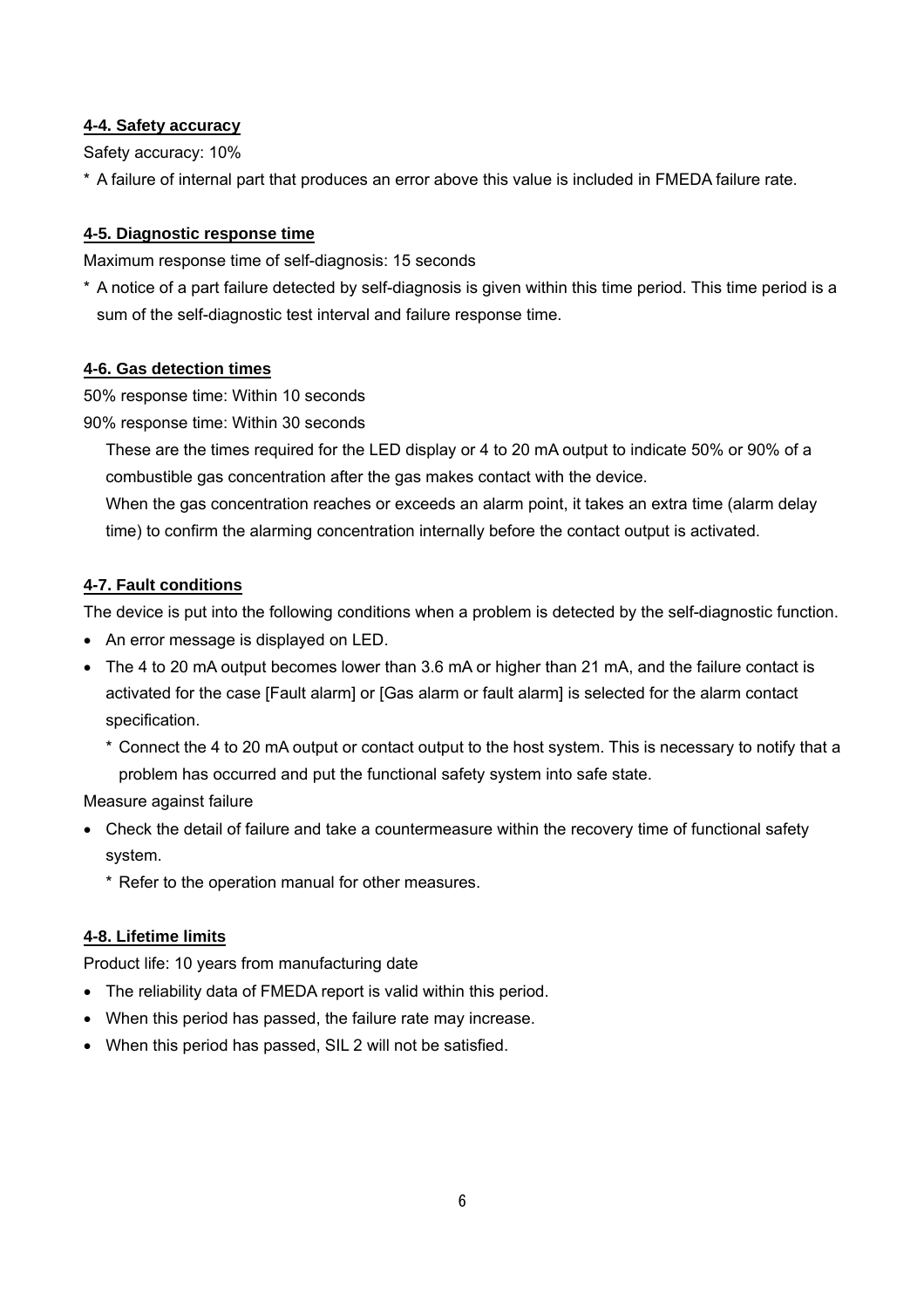#### **4-9. Environmental limits**

Avoid the following environments to install the device. The reliability data of FMEDA report becomes invalid if the device is installed in such environments.

- Place with shock or vibration
- Place exposed to water, oil, chemical, etc.
- Place exposed to direct sunlight or rapid temperature change
- Place with a noise source (which may affect the main unit or cable)
- Place where maintenance cannot be performed or any danger may be caused during maintenance work
- Place without appropriate grounding work
- Place where the operating temperature/humidity range is exceeded Operating temperature range: -20 to +60℃ (overseas specification), -20 to +53℃ (Japanese specification)

Operating humidity range: 95%RH or lower (no condensation)

Storage temperature humidity range: -20 to +60℃, 95%RH or lower (no condensation)

• Place where a gas with interference or poisoning effect is not present

Exposure to poisonous substances (silicone, halogen compound, sulfur compound, etc.) causes the sensitivity of catalytic combustion sensor to be degraded. The device cannot be used in such environment.

• Place without oxygen

The device cannot measure a combustible gas without oxygen due to its detection principle.

- Place where a combustible gas with high concentration is present
	- If the device detects a combustible gas with high concentration which exceeds the lower explosion limit (100%LEL), accurate measurement may not be performed due to lack of oxygen. It may also cause disconnection of the sensor.

#### **4-10. Application limits**

- Rated power voltage/allowable range: 24 VDC/17.0 to 26.4 VDC
- Power consumption: 3 W at maximum
- $\bullet$  4 to 20 mA output load resistance: 300 Ω or lower
- Contact output load capacity: 250 VAC $\cdot$  0.5 A / 30 VDC $\cdot$  0.5 A or lower

#### **4-11. Hardware/Software configuration**

Hardware identification number:

Part list Terminal PCB: PLT-2905-1904-90 (Rev.0) Main PCB: PLT-2905-1905-60 (Rev.0) Circuit schematic

Terminal PCB: E3-2905-1904-90-01N (Rev.0)

Main PCB: E3-2905-1905-60-01N (Rev.0)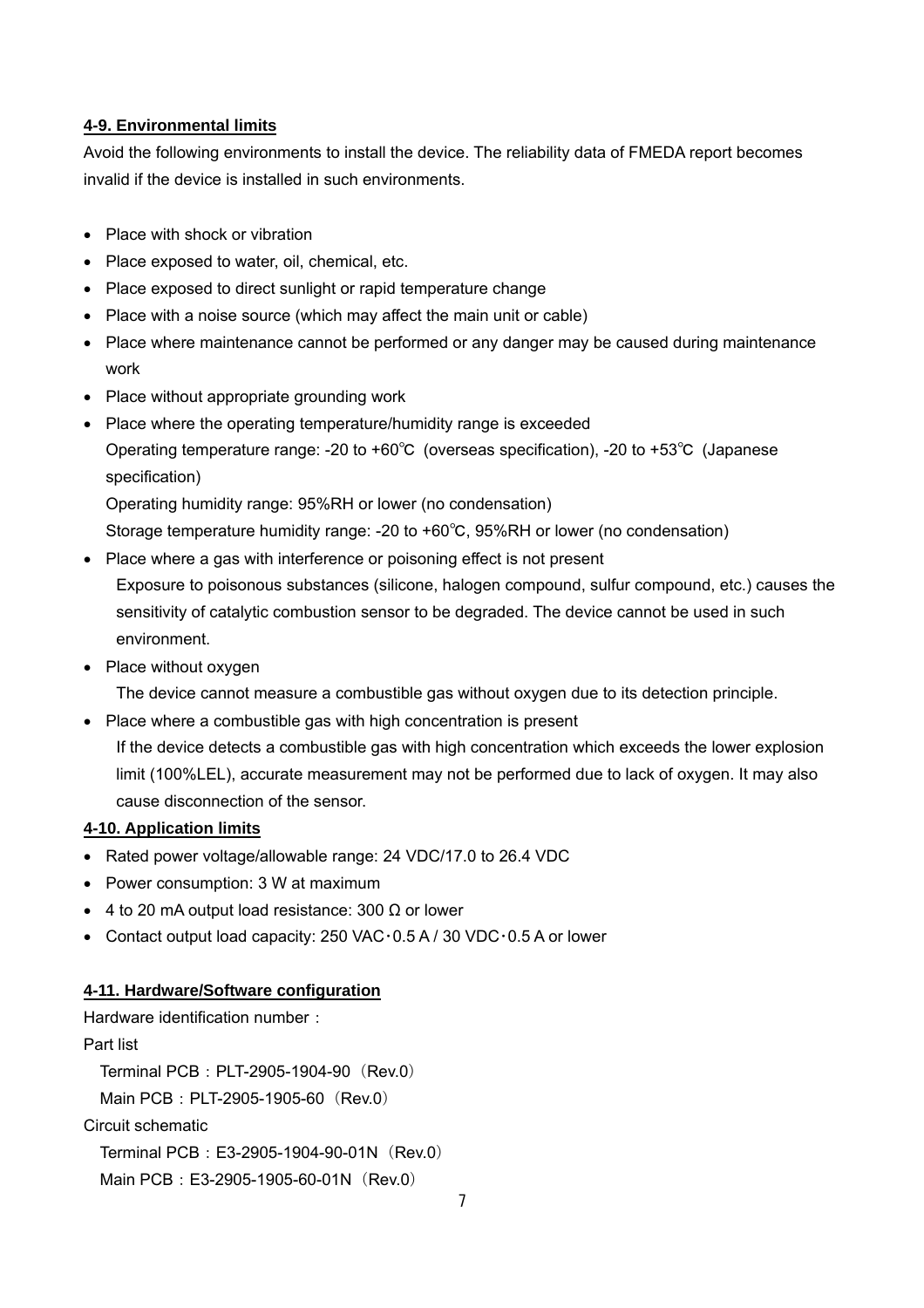Software identification number:

 $\cdot$  Program drawing number: E4-2975-0173-40-01Z (Rev.0)

## 5. Using This Detector

#### **5-1. Installation**

Refer to the operation manual.

#### **5-2. Configuration and calibration**

The correct operation must be performed for gas calibration after installation.

Refer to the operation manual for the gas calibration procedure.

After installation, check that the following items use the default settings. When you have requested a

special setting, check that the setting is done correctly.

Refer to the operation manual for how to check the settings.

| <b>Item</b>                              | <b>Default</b>                          | Settable range                                                                                               |
|------------------------------------------|-----------------------------------------|--------------------------------------------------------------------------------------------------------------|
| Alarm point                              | 25%LEL                                  | 10 to 60%LEL                                                                                                 |
| Alarm contact specification              | Normally<br>energized                   | Normally energized/de-energized                                                                              |
| Gas alarm delay                          | 2 seconds                               | 2 to 60 seconds                                                                                              |
| Analog output during alarm test          | Value<br>corresponding<br>to indication | Value corresponding to indication/4 mA                                                                       |
| Contact output specification             | Gas alarm                               | Gas alarm/failure/gas alarm or failure contact                                                               |
| Analog output during<br>maintenance mode | 4 mA                                    | 2.5 mA/4 mA/fixed to a value just before entering<br>maintenance mode/a value corresponding to<br>indication |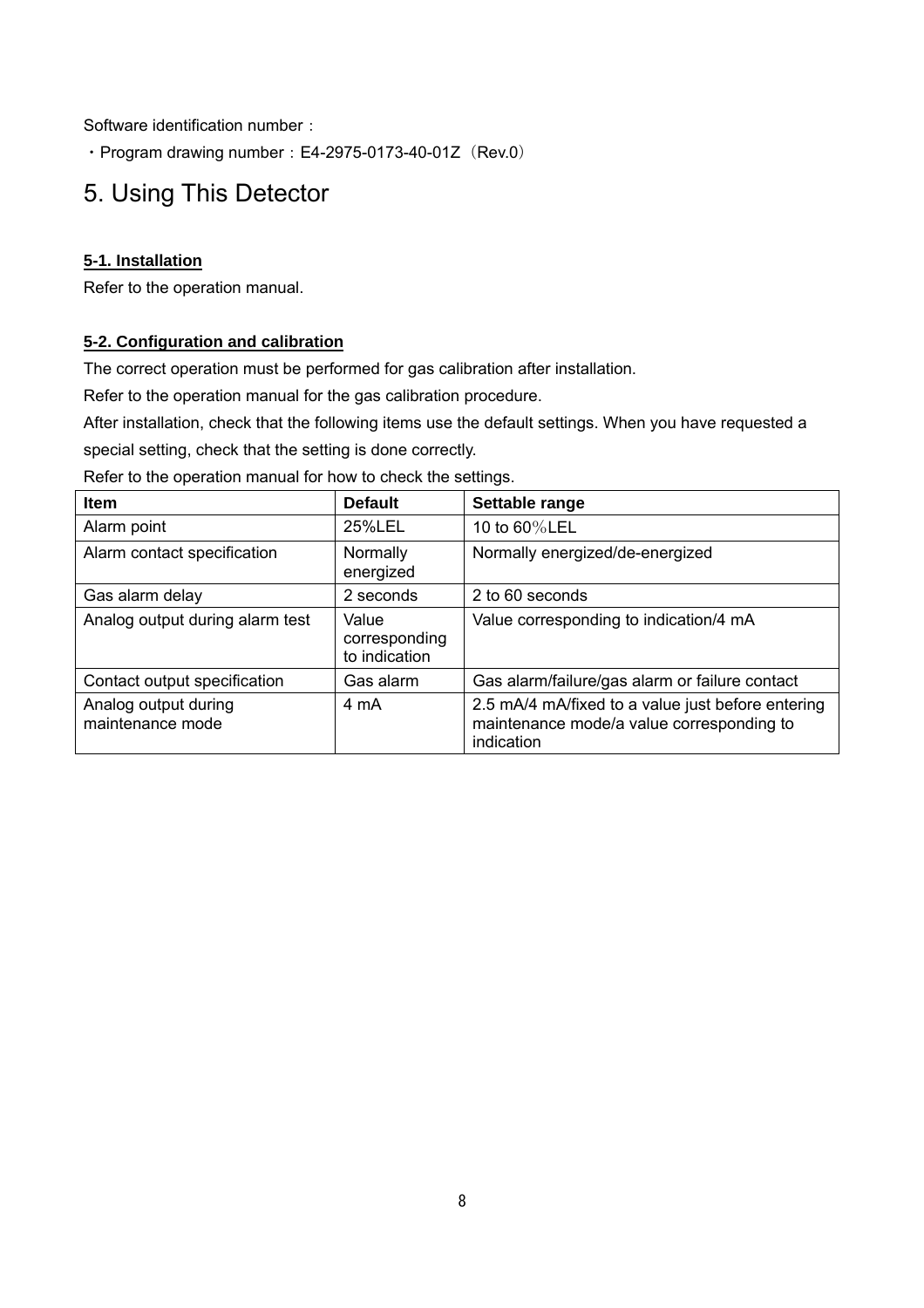#### **5-3. Proof testing**

Carry out proof testing when routine maintenance (every 6 month) is performed.

Proof testing procedure

1) Bypass the safety function or take an appropriate measure to prevent malfunction of the host system as needed.

Note: During proof testing, the 4 to 20 mA output signal to the host system may be disabled in order to check the 4 to 20 mA output value.

- 2) Perform routine maintenance (Zero adjustment and span adjustment)
- 3) Check gas response time (T50 and T90) with span gases introduced.

Measure the 4 to 20 mA output value while performing a gas test with zero and span gases introduced.

Check the contact output as well when it is used.

Check the 4 to 20 mA output value while performing a gas test with zero and span gases introduced. Check the contact output as well when it is used.

\*The 4 to 20 mA output becomes 4 mA with zero gas introduced, whereas it becomes a value corresponding to gas concentration with span gas introduced.

\*Check that the contact output operation is performed according to the setting.

- \* If an alarm point is higher than the span gas concentration, lower the setpoint temporarily.
- 4) Stop introducing span gas and wait for the indication to return.
- 5) Return the alarm point to the original value if it was changed in the step 3).
- 6) Restore the condition before performing the step 1).
- \* Only the trained service personnel should be allowed to perform proof testing since an erroneous operation can cause malfunction of the device.
- \* The combustible gas concentration measurement function is stopped during proof testing; therefore, take an appropriate measure to ensure EUC safety.
- \* Replace a sensor when calibration is unable to be done.

#### **5-4. Daily Check**

Refer to the operation manual for the details of daily check.

1) Check frequency

Check before work

2)Check item

Check the indication

3)Check content

 Check that the indicated value is zero. If the indicated value is not zero, perform zero adjustment after no interference gases exist around the environment.

#### **5-5. Routine maintenance**

Refer to the operation manual for the details of routine maintenance.

1) Periodic calibration